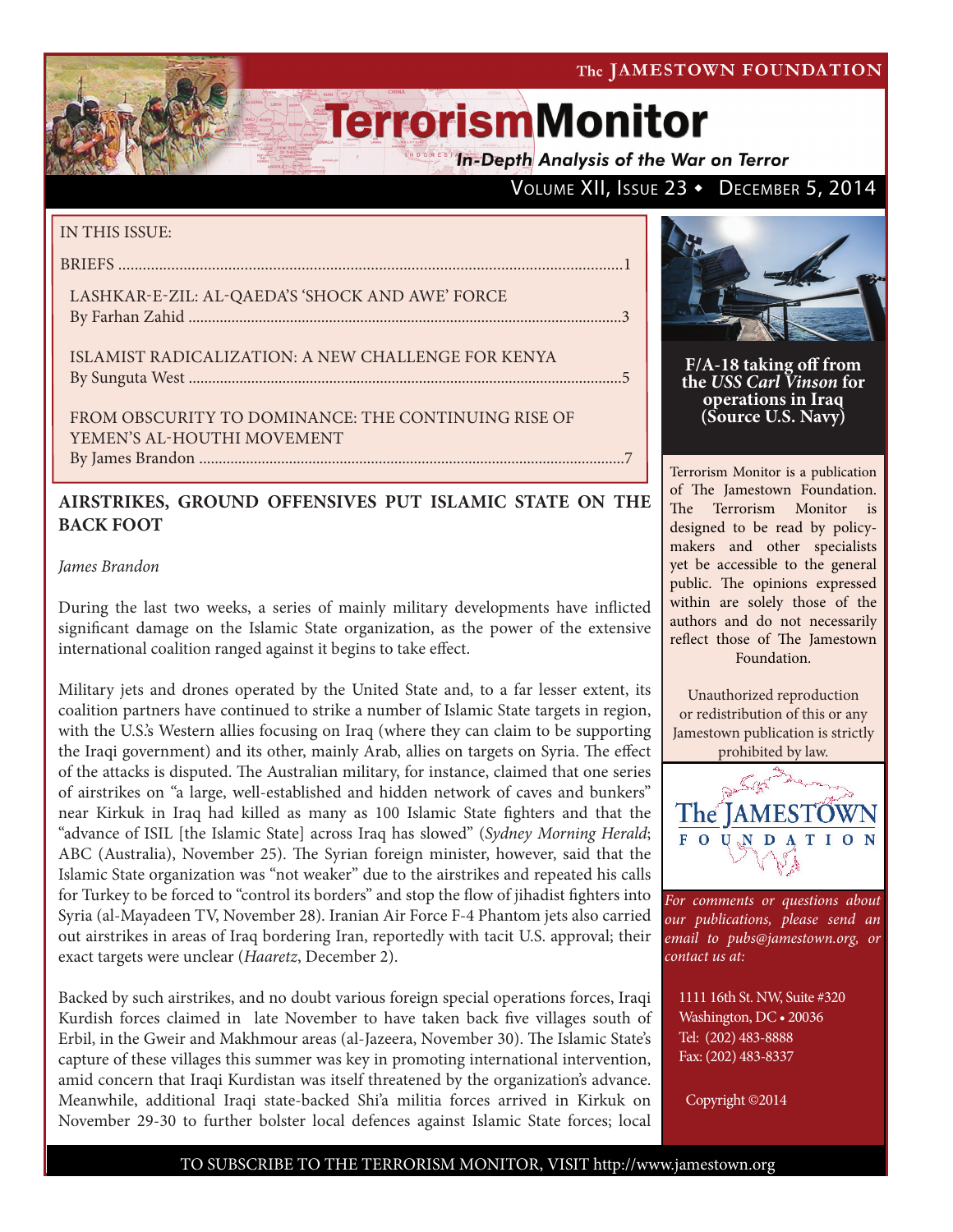media reports described these as being the al-Ahbab and al-Nasr brigades, allegedly operating with the assistance of Iran's Revolutionary Guard Corps (IRGC) and being equipped with heavy artillery and missiles (Rudaw, December 1). The units reportedly dug themselves in on arrival, even digging a trench around their encampment; an unusual step that suggests – by Iraqi standards at least – a higher than usual level of discipline and training, which in turn suggests these units could play an important role in tackling the Islamic State organization in the region.

Meanwhile, in the Syrian Kurdish-majority city of Kobane, the Islamic State organization has been pushed back through a mixture of airstrikes and Kurdish ground troops. In one 24-hour period alone, on November 29, over 50 Islamic State fighters were reportedly killed in the town, its heaviest daily loss there to date (al-Jazeera, November 30). Then on December 2, 150 fresh Iraqi Kurdish troops were rotated into Kobane through Turkey, partly relieving existing Kurdish forces there, a luxury that the hard-pressed Islamic State forces do not enjoy (Rudaw, December 2). Kurdish forces now claim to control the majority of Kobane, although they say that Islamic State forces have heavily mined areas of Kobane still under the militant group's control (al-Arabiya, November 29).

The recent fighting has cost the Islamic State organization some of its highest profile figures. These include Islam Yaken, a wealthy, formerly liberal, Egyptian volunteer who was one of Islamic State's social media stars (al-Arabiya, December 2). In addition, the increased fighting has killed some of the organization's prized Western volunteers. A British citizen of east African origin, Abu Musa al-Sumali, was reportedly killed in fighting near Kirkuk, although his death has not been confirmed by the UK government (*Daily Mail*, December 1). In addition, a British convert of Christian Eritrean origin, known as Abu Abdullah al-Habashi, and another man from London called Abu Dharda were killed in Kobane, either by airstrikes or by Kurdish fighters (BBC, November 22). Claims made by Iraqi state TV that Abu Bakr al-Baghdadi, the Islamic State's leader and self-styled "Caliph," was wounded in an airstrike have not been verified, however, and appear unlikely to be true. Al-Baghdadi suffered a personal setback in late November when one of his wives and his son were reportedly arrested while crossing into northern Lebanon from Syria; his wife remains in detention and is being interrogated (*Daily Star* [Beirut], December 2). Given Hezbollah, Iranian and Western influence over the Lebanese security services, this potentially gives anti-Islamic State forces some personal leverage over al-Baghdadi, as well as putting increased psychological pressure on the militant leader. The Iraqi government, however, has disputed the woman's identity.

### TerrorismMonitor Volume XII • Issue 23 • December 5, 2014

### **BEHEADING OF POLICEMAN IN TUNISIA ILLUSTRATES CONTINUING JIHADIST THREAT**

#### *James Brandon*

On November 30, armed men stopped a civilian car near the city of El Kef, which is located in northwest Tunisia close to the Algerian border. When they found that one of the two men in the car was an off-duty policeman, they abducted him and drove off in the vehicle. The following day the policeman's body was found near the town of Touiref, seven miles north of El Kef. He had been beheaded (Reuters, December 1). No group has yet claimed responsibility for the attack, but it was almost certainly carried by one of the country's small jihadist cells that have periodically been active along the Algerian border since Tunisia's 2011 revolution.

In response to the attack, the police union has called for offduty policemen to be allowed to carry arms, especially in areas affected by terrorism, an indication that the security services feel increasingly targeted by militants (*La Presse* [Tunis], December 2). A previous attack near El Kef earlier in the month had also targeted the security forces when five soldiers were killed when gunmen attacked their bus (Magharebia, November 6). In addition, on December 1, underling the threat from militancy, a mine or improvised explosive device (IED) attack struck an army vehicle in the Kasserine region, also located in northwest Tunisia, killing one soldier and injuring another (*La Presse* [Tunis], December 2). The incident occurred as the army was conducting land and air operations against suspected jihadist hideouts in the Jebel Sammama area.

These attacks underline that small jihadist groups remain active along parts of the border region, where they primarily stage small attacks and ambushes against the security forces. In response, the government is engaged in almost continuous counter-terrorism operations along the Algerian border area. For instance, on December 1, the Tunisian Ministry of the Interior said that five suspected terrorists had been arrested in the Mount Chaambi area of Kasserine province, as part of a fresh government anti-terrorism sweep (Tunis Afrique Presse, December 1). In October, the government said that it had so far arrested 1,500 suspected jihadists during the year to date (al-Arabiya, November 6).

The latest abduction and beheading of the police officer comes as Tunisia is midway through its election process, with the first round of presidential elections having taken place on November 23 and the final round being scheduled for December 28. Although militants have not, so far, targeted the elections – perhaps because they thought this would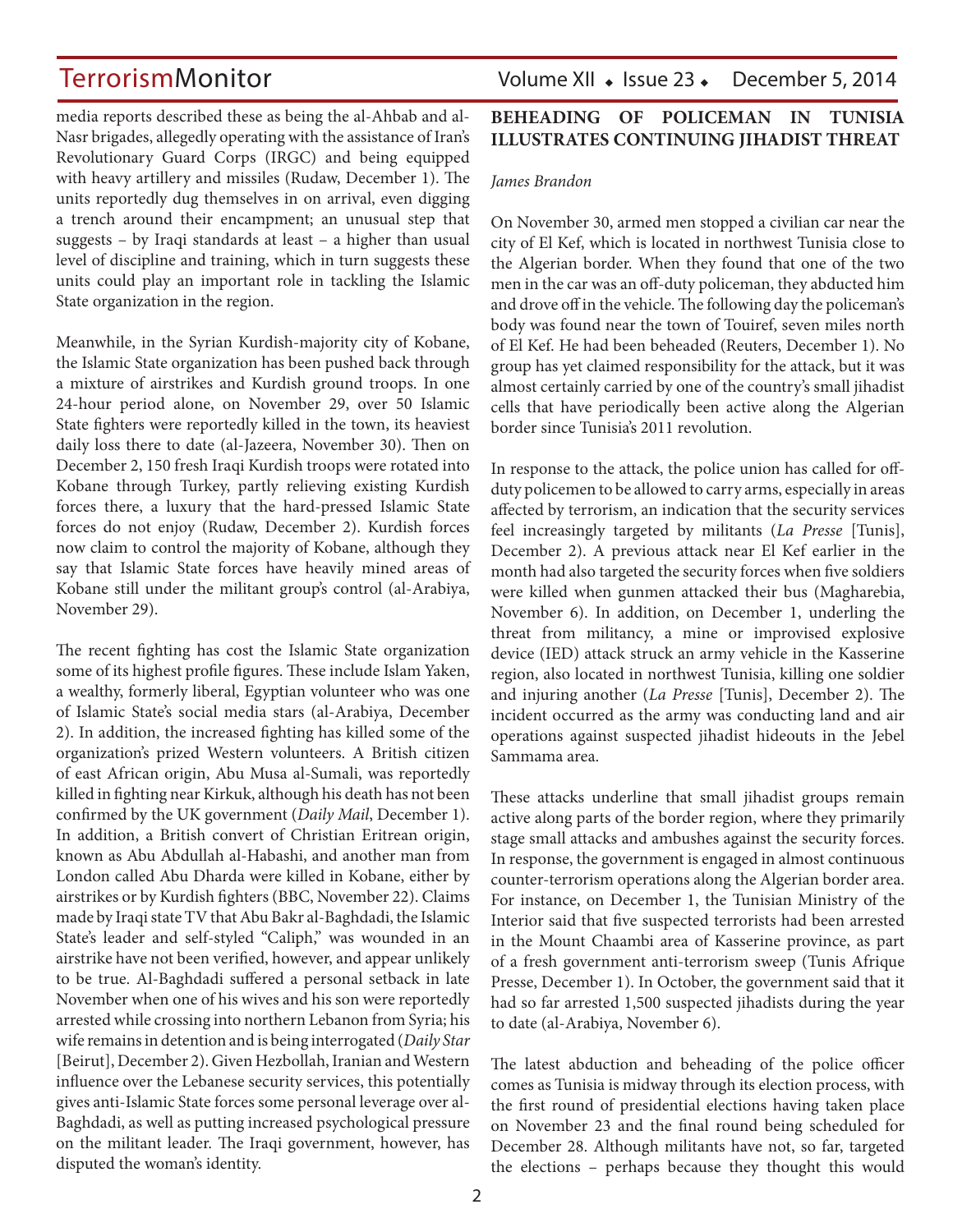excessively alienate the Tunisian populace – the latest attacks nonetheless show that, despite broad support for democracy in Tunisia, jihadists remain active in the country and continue to pose a threat, particularly in rural and outlying areas. This is underlined by the disproportionately large presence of Tunisian jihadists in Syria and Iraq; according to recent research around 5,000 Tunisian fighters have joined that conflict (*al-Hayat*, November 3).

Volume XII  $\bullet$  Issue 23  $\bullet$  December 5, 2014

## **Lashkar-e-Zil: Al-Qaeda's 'Shock and Awe' Force**

#### *Farhan Zahid*

One effect of the rise of the Islamic State organization is that its rival al-Qaeda has had to try harder to attract global attention, funding, and recruits. The establishment of a new al-Qaeda branch, al-Qaeda in the Indian Subcontinent, is one major step taken by the group's leader Ayman al-Zawahiri to retake the initiative from the Islamic State organization. This is likely to involve reinvigorating al-Qaeda's operational capabilities in Pakistan and Afghanistan, also with slightly more focus on operations in India. As part of this, al-Qaeda's elite unit, Lashkar-e-Zil (Shadow Army, LeZ), is likely to play a key role.

#### **Background**

Prior to the U.S. invasion of Afghanistan in 2001, al-Qaeda had trained its own version of a special forces unit, known as Brigade-055, at a specialized facility at Rishikor near Kabul. This comprised hard core jihadists from many places around the world, including Chechnya, Uzbekistan, China, Pakistan, Europe, North America and Algeria. After the U.S. invasion and relocating to the relative sanctuary of Pakistan's tribal areas, a top priority for al-Qaeda was to revive Brigade-055 with fresh blood. Al-Qaeda was at the same time recruiting thousands of Pakistanis from radical Islamist groups based in Pakistan and the hundreds of them immediately moved to the tribal areas. Many of these individuals often already had some fighting experience alongside Kashmiri Islamist organizations and militant sectarian groups based in Punjab and Sindh provinces of Pakistan. Lashkar-e-Jhangvi, Harkatul Mujahideen, Harkat-ul Jihad-e-Islami (HuJI) and Jayshe-Muhammad in particular provided new recruits for al-Qaeda. In this promising environment, al-Qaeda leadership's decided to establish LeZ in 2002 as a mainly-Pakistani "shock and awe" force to replace Brigade 055. [1]

Despite the fact that most of the volunteers hailed from Pakistani Islamist groups, Lashkar-e-Zil was initially led by Khalid Habib, an Egyptian, until his death in 2008 in a CIA drone strike near his base in North Waziristan. Abdullah Saeed al-Libi then assumed charge of the group until his death, once again in a U.S. drone strike, in December 2009. The leadership then went to Ilyas Kashmiri, leader of Harkat-ul Jihad-e-Islami and its sub-group Brigade 313, both originally active in the Indian Kashmir Islamist insurgency. Kashmiri, who was to prove LeZ's most active and dynamic commander, died in a U.S. drone strike in June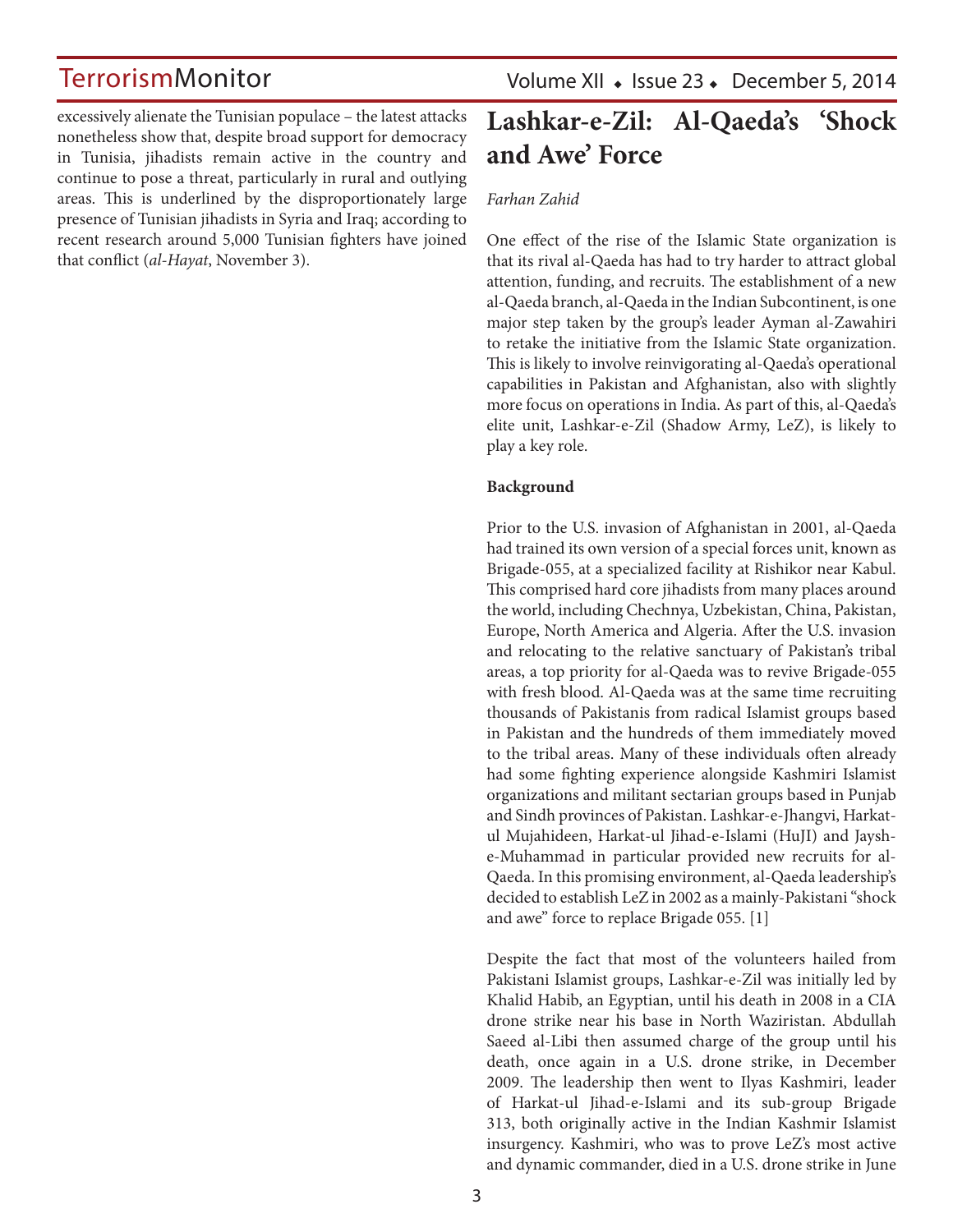2011 (*The News* [Islamabad], December 3, 2012). The last known commander of LeZ was Mustafa Abu Yazid who was killed in July in a drone strike in the Datta Khel area of North Waziristan (*The News* [Islamabad], July 22). Because of the repeated killings of LeZ commanders by U.S. drone strikes, the identity of new commander has not yet been disclosed by al-Qaeda.

#### **Merger with Brigade 313**

One of Kashmiri's key moves as LeZ leader was to merge the group with Brigade 313, a wing of the Islamist Kashmiri militant organization HuJI, which Kashmiri had himself been military commander of. The merger was partly made possible because Kashmiri and HuJI amir Qari Saifullah Akhter were close to the Afghan Taliban and al-Qaeda during the Taliban's rule of Afghanistan; HuJI recruits had received training at al-Qaeda-run camps in Taliban-ruled Afghanistan. [2] Benefits of the merger between LeZ and Brigade 313 included sharing expertise and training facilities and allowing both greater access to funds provided by al-Qaeda sympathizers in Middle Eastern countries and from Islamist charities based in the Middle East, North America and Western Europe. The merger contributed substantially to the increase in LeZ's operations under Kashmiri.

#### **Operational Capabilities**

While remaining part of al-Qaeda, LeZ has acted largely as an auxiliary unit providing support to Tehrik-e-Taliban Pakistan (TTP) and associated extremist groups. After getting readied for action, the LeZ began conducting terrorist attacks against both sides of the Afghanistan-Pakistan border from 2007 onward. In Afghanistan, its operations were largely conducted in collusion with Afghan Taliban forces against U.S. and Afghan security forces. In Pakistan, its primary targets have included military installations, such as air force and naval bases, and it has assassinated Pakistani military officers involved in targeting Taliban and al-Qaeda militants. For instance, Pakistani journalist Amir Mir has claimed that both TTP and al-Qaeda used LeZ forces for several important attacks, including storming a Pakistani military base in Sudhnoti district of Pakistan-administered Kashmir in January 2010, a December 2009 suicide attack at Forward Operating Base Chapman near Khost in Afghanistan and carrying out dozens of guerrilla attacks against ISAF in the Afghan provinces of Ghazni, Kabul, Kandahar, Kunar, Nuristan, Paktika and Wardak. In Pakistan, Mir claimed, the LeZ is active in North and South Waziristan, in the Bajuar, Peshawar, Khyber and Swat districts. He also speculated that LeZ had been involved in the planning and assassination of former two-time Prime Minister of Pakistan, Benazir Bhutto, in December 2007 (*The News* [Islamabad], January 11, 2010). Many of the operations in Afghanistan were apparently launched from bases in tribal areas of Pakistan. It is believed that the LeZ directly takes orders from al-Qaeda high command, namely from the group's military shura in consultation with al-Zawahiri.

The LeZ's other major successes included the assassination of Major General Amir Faisal Alvi, the former commander of Special Services Group of the Pakistan Army, in November 2008, in Islamabad. Alvi was shot dead by Major (retired) Haroon Ashiq of Pakistan Army, a committed Islamist, on the directions of Ilyas Kashmir. Haroon's younger brother, Captain Khurrum Ashiq, of the Pakistani army, was killed in Helmand, Afghanistan in 2008, while fighting for the Afghan Taliban against the U.S. Army (*The News* [Islamabad], March 22, 2012). LeZ is also said to have been involved in the planning and execution of the 2008 Mumbai attacks; according to slain Pakistani journalist Syed Saleem Shahzad, the Mumbai attack had the blessings of Ilyas Kashmiri and Major Ashiq. Shahzad speculated that the operation was meant to bring Pakistan and India to the brink of nuclear war in order to divert the direction of Pakistani military operations against al-Qaeda and Taliban in tribal areas of Pakistan. [3]

#### **Conclusion**

Since the demise of the LeZ's most ambitious and effective leader, Ilyas Kashmiri, in June 2011, the number of attacks on military bases by LeZ has significantly fallen. The group's capability has also been impacted by military operations launched by Pakistani forces in that country's tribal areas and by operations by Afghanistan's security forces in border districts. Nonetheless, the group remains a force to be reckoned with and likely will remain a significant player among regional militant groups, particularly if al-Qaeda makes good on its stated intentions of increasing its operations in Pakistan, Afghanistan and elsewhere in South Asia.

*Farhan Zahid writes on counter-terrorism, al-Qaeda, Pakistani al-Qaeda-linked groups, Islamist violent non-state actors in Pakistan, militant landscapes in Pakistan and the Afghan Taliban.*

**Notes** 

1. "Lashkar-e-Zil," Mapping Militant Organizations, FSI Stanford University, available at: http://web.stanford.edu/ group/mappingmilitants/cgi-bin/groups/view/425. 2. Fazal ur Rehman Khalil cofounded HuJI and signed Bin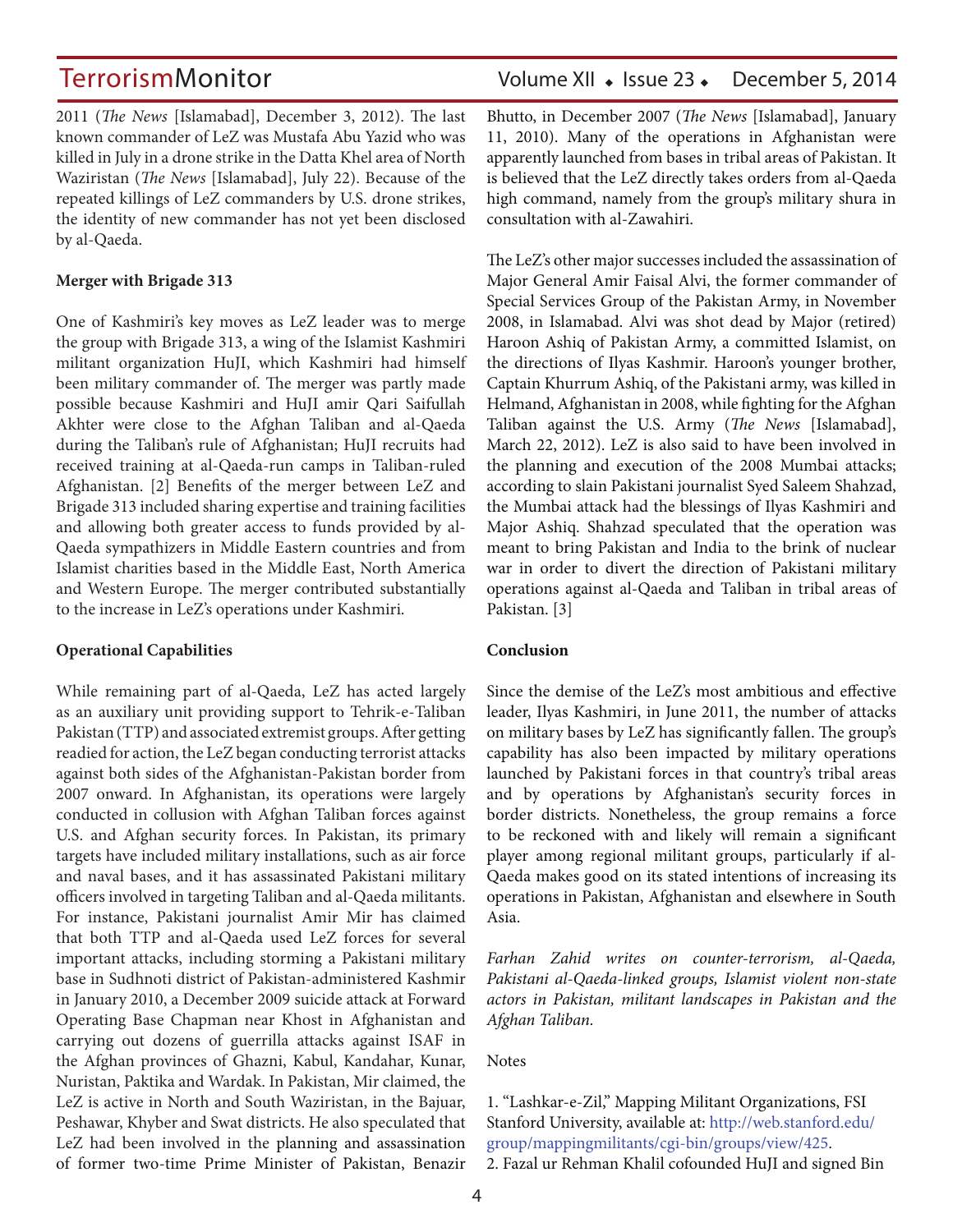Laden's 1998 fatwa which declared war against the United States and allies.

3. Syed Saleem Shahzad, *Inside Al-Qaeda and the Taliban: Beyond Bin Laden and 9/11*, Penguin, London, 2011, p. 217.

## **Islamist Radicalization: A New Challenge for Kenya**

#### *Sunguta West*

On November 27, the Kenyan government reopened four mosques in Mombasa, which it had shut down the previous week over fears that they were involved in the radicalization and recruitment of local youth for Somalia's Islamist militant group, al-Shabaab. The reopened mosques were handed over to a group of Muslim elders for management, amid the uproar from local politicians and religious leaders that the government was restricting religious freedoms. Further underlining the threat to Kenya from militant Islamism, militants killed 36 non-Muslim quarry workers near Mandera on December 1 (Capital FM, December 2). Previously, on November 22, another massacre of 28 non-Muslim bus passengers had occurred near the town, with al-Shabaab saying it had carried out the killings in retaliation for the mosques' closure (*The Standard* [Nairobi], November 22).

#### **Growing Confrontation**

Islamist radicalism is not new to Kenya. A Kenyan citizen was, for instance, involved in the 1998 U.S. Embassy bombings in Nairobi and Dar es Salaam. These coordinated bombings killed about 220 people and were the first suicide bombings by an East Africa al-Qaeda cell. Similarly, in al-Qaeda's 2002 coordinated attacks on the Israeli-owned Paradise Hotel in Kikambala and a plane at the Mombasa airport, at least one Kenyan was involved (IRIN, May 6, 2013). More recently, in September 2013, al-Shabaab fighters carried out a deadly attack at the Westgate upscale shopping mall in the Westlands area of Nairobi. The assault, in which automatic weapons and grenades were used, left 67 people dead (BBC, September 21).

Traditionally, Kenyan Muslims, who make up 11 percent of the country's 40 million people and are mainly Sunni, have followed moderate forms of Islam. However, factors such as political marginalization, poverty, unemployment and underdevelopment seem to have accelerated the radicalization of Muslim youth in recent years (IRIN, May 6, 2013). In particular, the Kenyan coastal region and the northern and eastern areas where the majority of Muslims reside have fewer schools, hospitals, and generally, investment in infrastructure is poor or non-existent. Generally, there is also a wide perception that Muslims are underrepresented politically, despite attempts to include them in government (*Daily Nation* [Nairobi], June 20). These factors have fueled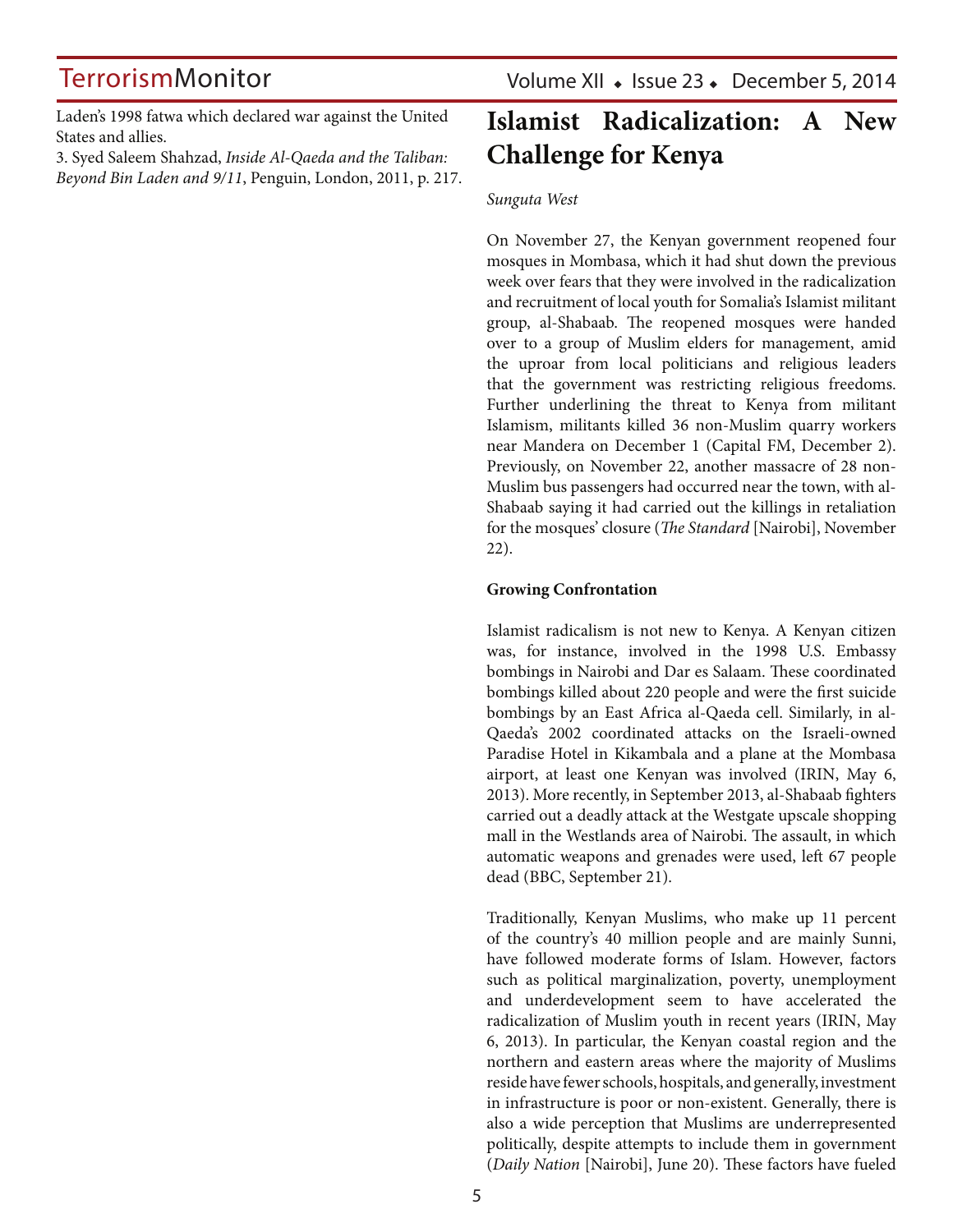### TerrorismMonitor Volume XII • Issue 23 • December 5, 2014

resentment and oppositional activities among the Muslim population and pushed youth to join al-Shabaab. Building on these grievances, al-Shabaab has built a cross-border presence and clandestine support network among the Muslim population in northeastern Kenya as well as Nairobi and Mombasa and has been recruiting youth from these regions. Radicalization appeared to have gained additional momentum after Kenya sent troops to fight al-Shabaab in Somalia in October 2011.

In Mombasa itself, tensions have also been heightened by the deaths of leading extremist clerics. One of the most prominent was Shaykh Aboud Rogo Muhammad, who was shot dead in August 2012; he was the fifth local Muslim cleric to die under unclear circumstances. His death triggered violent protests in the coastal city, with two churches being looted. Rogo had been known for preaching radical sermons at the Masjid Musa Mosque (*The Star* [Nairobi], August 28, 2013).

There are also allegations that some Kenyans join al-Shabaab for financial reasons; it has been reported that the group pays recruits up to \$500 a month, when they join training camps in Southern Somalia. This is much higher than entry level pay for a police constable and slightly above Kenya's average salary, meaning such payments may be an important additional motivating fact for disenchanted and unemployed young Muslims (*Business Daily* [Nairobi], October 15; BBC, January 29).

#### **Controversial Mosques**

The Kenyan authorities' recent closure of the controversial mosques in Mombasa did not come out of the blue. The scene of previous violent confrontation between police and Muslim youth, the mosques have been on security agencies' radar for some time. Two months ago, the police warned that they would shut down the mosques if their preachers did not stop promoting Islamist ideologies that threatened to radicalize Muslim youths (*The Standard* [Nairobi], September 15). Local Muslim clerics had also warned for some time that the mosques were promoting dangerous ideologies (*Daily Nation* [Nairobi], February 9). Allegations included preachers telling the youths that international actions against militant Islamism abroad, for example, in Afghanistan and Iraq, were part of a global campaign against Islam (IRIN, May 6, 2013). Some local youths, allegedly radicalized at the mosques, have also been linked to recent grenade, gun and homemade bomb attacks in the country (*The Star* [Nairobi], September 17).

Government raids on the mosques also seemed to confirm local and official suspicions. On November 19, the security forces raided and closed down the Masjid Musa and Masjid Sakina mosques, which radical youth had violently taken over and renamed as Masjid Shaduda and Masjid Mujahideen respectively. In the operation, the police killed a grenade wielding youth and detained 250 other suspects. The police found weapons, including six grenades, several pistols, ammunitions, gunpowder, knives and machetes along with a flag similar to those often flown by al-Shabaab (*Daily Nation* [Nairobi], November 17). Also seized were audio and video recordings of the late Shaykh Aboud Rogo Muhammad, an Islamic extremist accused of arranging funding for al-Shabaab. In addition, in raids on the Swafaa and Minaa Mosques on November 19, the police seized grenades, ammunition and petrol bombs. The operation also netted 110 youth, who were allegedly receiving jihadist instruction inside the mosques (*The Standard* [Nairobi], November 20). Reopening the mosques, government warned that it would not waver in repeating the action if the preachers continued on the same path (*People Daily* [Nairobi], November 28). It is unlikely, however, that this will be the last time that Mombasa mosques are implicated in extremist activities, especially given that many of the local causes of Islamist radicalization are rooted in economic, social and political issues which only a long-term strategy would be able to resolve.

*Sunguta West is an independent journalist based in Nairobi, Kenya. He writes about politics, religion, security and environment, among other issues.*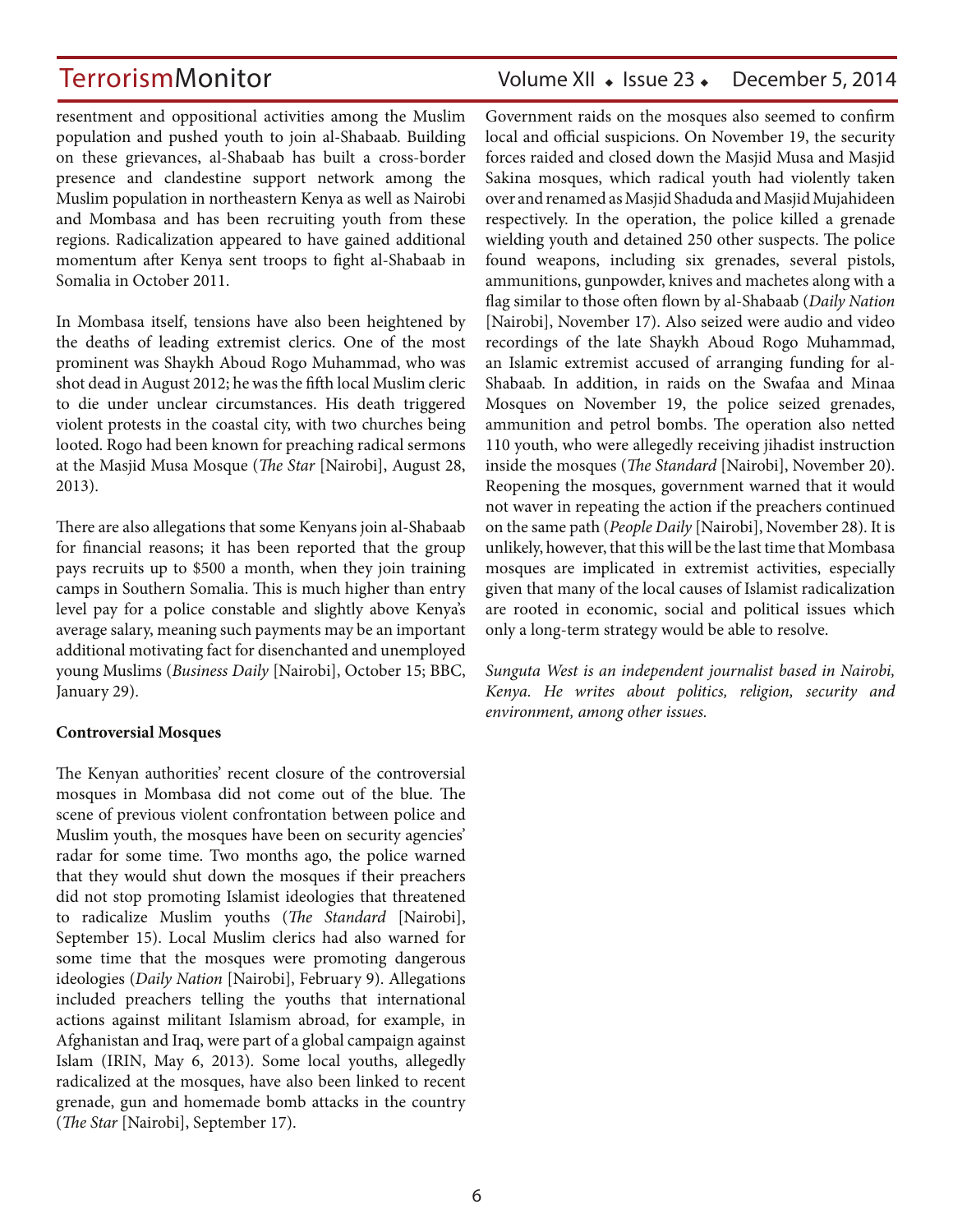### Volume XII • Issue 23 • December 5, 2014

### **From Obscurity to Dominance: The Continuing Rise of Yemen's al-Houthi Movement**

#### *James Brandon*

During the last three years, the Houthi movement has accomplished a remarkable transformation, evolving from an obscure family-led Zaydi Shi'a guerrilla movement in Sa'ada governorate, one of Yemen's most remote and underdeveloped, to become the country's dominant military and political force. During the last six months in particular, the Houthi movement's military wing, Ansar Allah, has seized control of the capital Sana'a and expanded into most of the country's cultivated, upland region, while foraying even Aden in the south, Mareb in the east and Hodeidah in the west. Meanwhile in Sana'a, the Houthi leadership have displaced the formerly preeminent Sunni al-Ahmar family as country's leading power brokers. Although predicting the future in a country as volatile as Yemen is arguably best left to the country's numerous mystics and fortune tellers, this article will attempt to trace the Houthi movement's remarkable recent trajectory, summarize its recent actions and briefly examine some likely future developments.

#### **Clashes**

Although the Houthis' recent expansion throughout much of the Yemeni highlands passed off relatively peacefully, in recent weeks a spate of low-level clashes have illustrated that the Houthis face a number of challenges as they seek to consolidate their territorial and political gains, particularly from elite groups that have been displaced by the movement.

In Sana'a, Houthis have clashed repeatedly with a range of rivals. On November 26, clashes broke out between Houthis and supporters of the al-Ahmar family in the city's Hasaba area, after an al-Ahmar vehicle refused to stop at a Houthi checkpoint and its occupants instead opened fire. The resulting violence, involving the use of heavy machine guns and RPGs, killed five and left the Houthis occupying the house of Sam al-Ahmar, a leading member of the dynasty (*Yemen Times*, November 26). Separate clashes have pitted Houthis against Salafists. On November 5, Houthi militants killed one French-Moroccan Salafist student in Sana'a, in an apparently unprovoked attack, and separately stormed the Sunna mosque, the city's largest Salafist mosque, allegedly looking for weapons (*Yemen Times*, November 6). Many of the mosque's students had reportedly previously studied in madrassas in Dammaj in Sa'ada governorate, the scene of numerous clashes between Houthis and Salafists in the past

(*Yemen Times*, November 6). Further clashes took place in mid-November between the Houthis and security staff at the Sana'a airport when the Houthis attempted to assert control over the facility, including forcing the airport to employ 20 Houthis (al-Arabiya, November 11; *Yemen Times*, November 18).

Similar violence has occurred elsewhere. In Dhamar city, fighters from the local Bayt Hanash tribe attacked the Houthis after the latter ordered local merchants of *qat* (a popular narcotic shrub) to stop paying "taxes" to the tribe (*Yemen Times*, November 25). In Hodeidah meanwhile, on November 10, Houthis reportedly kidnapped Abdulrahman Mokarram, the leader of the Tihami movement, which represents the people of the Tihama coastal plain (al-Jazeera, November 10). This followed protests by Tihama activists against the Houthis, following the latter's capture of the coastal city in October (*Yemen Times*, October 19). As these various incidents indicate, such clashes are typically the result of Houthis using their newfound power to settle old scores, displaced local elites reasserting their influence against the Houthis or else are a result of the group trying to neutralize potential sources of dissent. As such, such incidents are likely to continue both in Sana'a and across the country.

Meanwhile, the Houthis have also been in periodic conflict with fighters from al-Qaeda in the Arabian Peninsula (AQAP). Some of the most significant recent clashes have taken place in Rada'a, southeast of Dhamar, in a predominantly Sunni and traditionally lawless area on the edge of the desert. Heavy clashes here in early and mid-November killed over 85, in violence involving the use of tanks and artillery (al-Arabiya, November 14). AQAP social media accounts claimed their fighters had helped local tribesmen attack the Houthis; the accusation is credible given the strong Sunni feeling among local tribes and given that AQAP has previously operated in the area (*Yemen Times*, November 24). Previous apparently coordinated attacks between tribes and AQAP have occurred in other strongly-Sunni areas; for instance, in late September, an AQAP suicide bomber attacked Houthi forces in Mareb, killing around 15 Houthis (*Yemen Times*, September 30). AQAP also claimed credit for attacks on the Houthis in Hodeidah in November (al-Masdar, November 2)

From an overall national political perspective, however, the most significant rivalry is arguably between the Houthis and al-Islah, the Muslim Brotherhood's Yemeni branch, which is closely linked with the al-Ahmar family. Houthis and al-Islah activists have clashed repeatedly during the last few years, most recently in Ibb in early November when a leading al-Islah politician was assassinated, and their rivalry is given an added bitterness by al-Islah's former role as a key cheerleader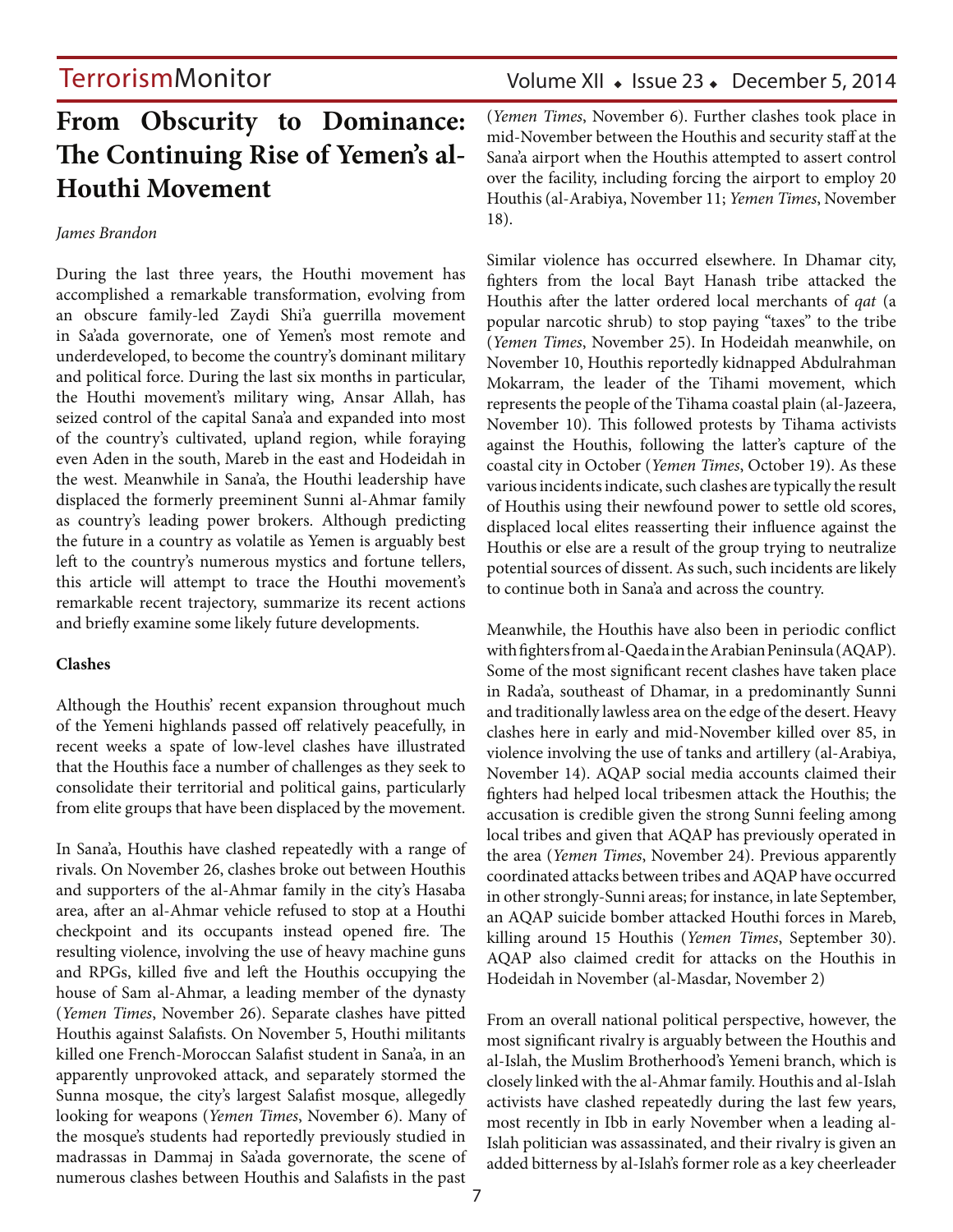of the army's assaults on the Houthis' during Ali Abdullah Saleh's presidency (*Yemen Times*, November 4). While it is generally unhelpful to view the Houthi conflict through a "Sunni vs Shi'a" prism, the Houthis' struggles with al-Islah, which contains both broadly non-sectarian traditional tribal figures and hardline Salafist elements, often fits this category. On November 29, however, it was reported that al-Islah and the Houthi group had reached a ceasefire agreement, brokered by Jamal Benomar, the UN Envoy to Yemen and the Gulf Cooperation Council (GCC) (*al-Sharq al-Awsat*, November 29). The agreement, pointedly negotiated on the Houthis' home turf in Sa'ada, reportedly included agreements to end fighting, release prisoners and return seized property and included a commitment to maintain open communications. In practice, however, al-Islah is likely to regard any deal with the Houthis solely as a temporary expediency; al-Islah's tribal figures will ultimately wish to regain their lost political influence and its ideologicallydriven Salafist and Muslim Brotherhood elements will continue to resent living under the Houthis' perceived Shi'a rule. [1] Meanwhile, for the Houthis, the ceasefire deal can be seen as a sign that the group is attempting to resolve some past feuds, perhaps driven by a recognition that the group faces numerous challenges and cannot afford an open-ended conflict with al-Islah.

#### **The Houthi Political Agenda**

Any attempt to understand the Houthi movement is invariably hampered by the group's chronic inability to consistently or coherently articulate its goals. Beginning as a local Zaydi Shi'a family-based religious revivalist movement focused on protesting against heavy handed Sunni-flavored government intervention in Sa'ada, from the beginning it quixotically adopted "Death to America! Death to Israel!" as its universal slogan, despite this having no connection to its actual grievances or goals. Since capturing Sana'a in September, the movement has tried to present itself to Yemenis as a broad non-sectarian "revolutionary" alternative to the discredited status quo and to the international community as a rational and credible partner. Saleh al-Sammad, a senior Houthi recently appointed as a political advisor to the president, personified these contradictions in a recent interview, describing first a sinister "American project... to occupy Yemen," and then claiming that after the group's capture of Sana'a, "the Ansar Allah displayed the highest degrees of tolerance. They did not attack the institutions of the state that were part of the six wars against the Ansar Allah. Nor did they attack their political adversaries, whether political parties or others" (*al-Ahram*, November 19). The group's other spokesmen, such as Ali Emed of the group's political office, have also repeatedly

### TerrorismMonitor Volume XII • Issue 23 • December 5, 2014

said that the group only aspires to create a non-sectarian "democratic civil state that guarantees the rights of everyone and is governed by the law" (Middle East Eye, September 1). The group has also repeatedly publicly renounced any ambitions to recreate the imamate, which the Saleh-era government often accused them of harboring.

Despite undertaking some steps to present itself as a regular, even mainstream, non-sectarian political party, the Houthi movement has nonetheless worked quickly to consolidate its power and embed itself in the country's key institutions. For instance, the Houthis appear to have succeeded in their demand for some of their forces to be merged into the national army. On November 24, Yemen's Defense Minister, Mahmoud al-Subaihi, said that this would be done as laid out in the Peace and National Partnership Agreement signed on September 21 between the Houthis and the government. However, he did not say how many Houthi fighters would be integrated or into which units, and he also stressed that "the military and security institution will remain in charge of all military and security forces" (*Yemen Times*, November 25). The Houthis' likely aim is to consolidate their political influence, prevent the Yemeni Army from being used against the Houthis and ensure that some of the costs of maintaining the Houthi militia is, in the future, met by the state. In addition, the group has inserted its "advisors" into key government departments, with Saleh al-Sammad, for instance, becoming an advisor to the president, presumably with some sort of veto power over government decisions. Although the level of Iranian influence over the Houthi movement remains unclear, this strategy is strongly reminiscent of Hezbollah's "state within a state" strategy in Lebanon and would give the Houthis considerable influence from behind the scenes.

#### **Outlook**

Although the Houthi movement has sought to increase its control over the Yemeni government without taking direct responsibility for running the Yemeni state, it is unclear whether it will be able to achieve this balance. Indeed, the Houthis have inherited the same challenges which led Ali Abdullah Saleh to describe governing Yemen as "dancing on the heads of snakes," including a bankrupt and dysfunctional state, a fractious tribal environment, a smoldering al-Qaeda insurgency, an active southern separatist movement and regional powers willing to intervene to promote their own interests. Although the Houthi movement can potentially distance itself from some of the government's failings, it is almost inevitable that any further collapse of law and order, the economy or government services will provoke discontent with the group.